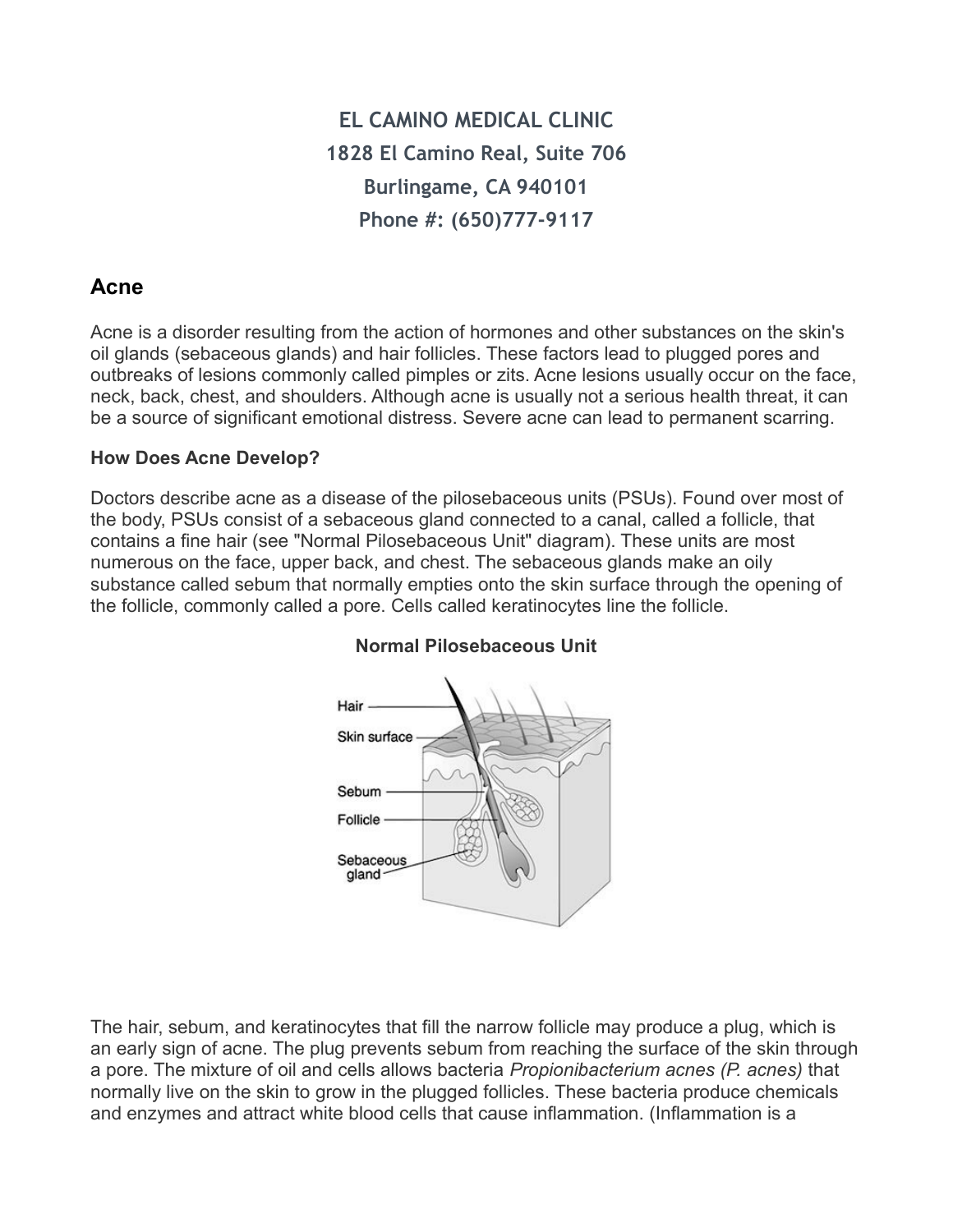characteristic reaction of tissues to disease or injury and is marked by four signs: swelling, redness, heat, and pain.) When the wall of the plugged follicle breaks down, it spills everything into the nearby skin – sebum, shed skin cells, and bacteria – leading to lesions or pimples.

People with acne frequently have a variety of lesions, some of which are shown in the diagrams below. The basic acne lesion, called the comedo (KOM-e-do), is simply an enlarged and plugged hair follicle. If the plugged follicle, or comedo, stays beneath the skin, it is called a closed comedo and produces a white bump called a whitehead. A comedo that reaches the surface of the skin and opens up is called an open comedo or blackhead because it looks black on the skin's surface. This black discoloration is due to changes in sebum as it is exposed to air. It is not due to dirt. Both whiteheads and blackheads may stay in the skin for a long time.



Other troublesome acne lesions can develop, including the following:

- **Papules** inflamed lesions that usually appear as small, pink bumps on the skin and can be tender to the touch
- **Pustules (pimples)** papules topped by white or yellow pus-filled lesions that may be red at the base
- **Nodules** large, painful, solid lesions that are lodged deep within the skin
- **Cysts** deep, painful, pus-filled lesions that can cause scarring.

# **What Causes Acne?**

The exact cause of acne is unknown, but doctors believe it results from several related factors. One important factor is an increase in hormones called androgens (male sex hormones). These increase in both boys and girls during puberty and cause the sebaceous glands to enlarge and make more sebum. Hormonal changes related to pregnancy or starting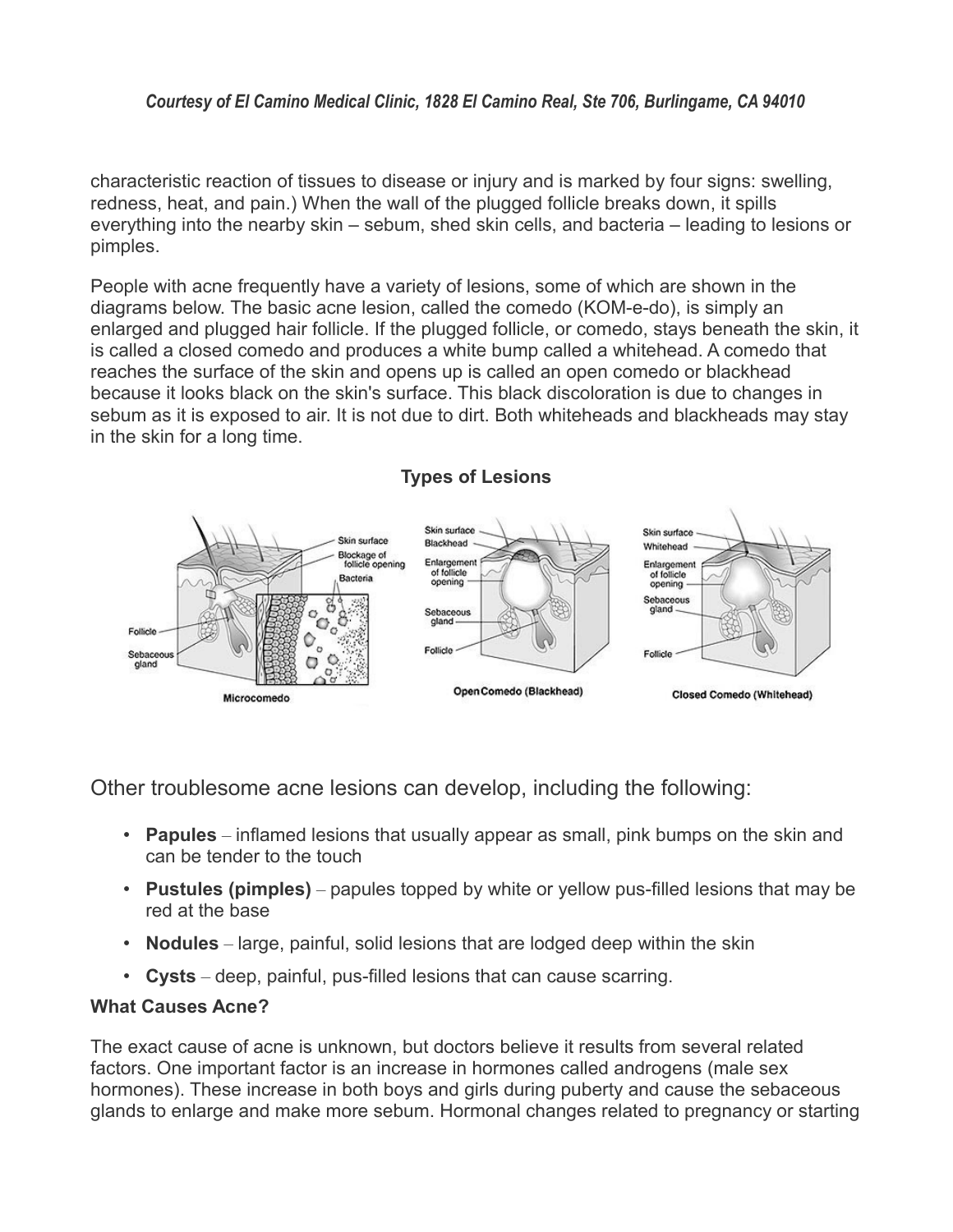or stopping birth control pills can also cause acne.

Another factor is heredity or genetics. Researchers believe that the tendency to develop acne can be inherited from parents. For example, studies have shown that many school-age boys with acne have a family history of the disorder. Certain drugs, including androgens and lithium, are known to cause acne. Greasy cosmetics may alter the cells of the follicles and make them stick together, producing a plug.

#### *Factors That Can Make Acne Worse*

Factors that can cause an acne flare include:

- Changing hormone levels in adolescent girls and adult women 2 to 7 days before their menstrual period starts
- Oil from skin products (moisturizers or cosmetics) or grease encountered in the work environment (for example, a kitchen with fry vats)
- Pressure from sports helmets or equipment, backpacks, tight collars, or tight sports uniforms
- Environmental irritants, such as pollution and high humidity
- Squeezing or picking at blemishes
- Hard scrubbing of the skin
- Stress.

#### *Myths About the Causes of Acne*

There are many myths about what causes acne. Chocolate and greasy foods are often blamed, but there is little evidence that foods have much effect on the development and course of acne in most people. Another common myth is that dirty skin causes acne; however, blackheads and other acne lesions are not caused by dirt. Stress doesn't cause acne, but research suggests that for people who have acne, stress can make it worse.

#### **Who Gets Acne?**

People of all races and ages get acne. It is most common in adolescents and young adults. An estimated 80 percent of all people between the ages of 11 and 30 have acne outbreaks at some point. For most people, acne tends to go away by the time they reach their thirties; however, some people in their forties and fifties continue to have this skin problem.

#### **How Is Acne Treated?**

Acne is often treated by dermatologists (doctors who specialize in skin problems). These doctors treat all kinds of acne, particularly severe cases. Doctors who are general or family practitioners, pediatricians, or internists may treat patients with milder cases of acne.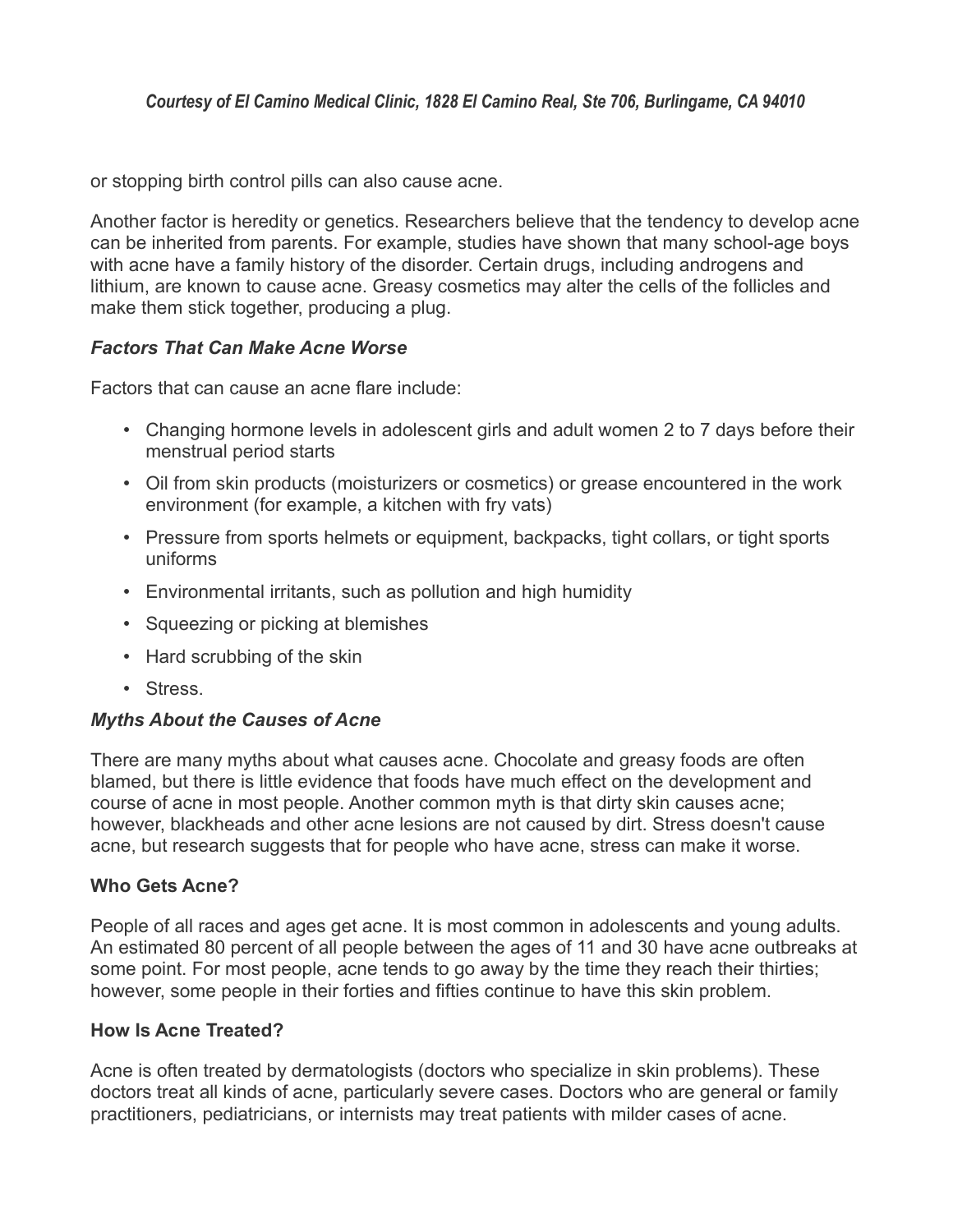The goals of treatment are to heal existing lesions, stop new lesions from forming, prevent scarring, and minimize the psychological stress and embarrassment caused by this disease. Drug treatment<sup>[1](http://www.google.com/url?q=http%3A%2F%2Fwww.niams.nih.gov%2FHealth_Info%2FAcne%2F%231&sa=D&sntz=1&usg=AFrqEzdakKniqy3uI_pQEkzF9oqMagZVTQ)</sup> is aimed at reducing several problems that play a part in causing acne:

- abnormal clumping of cells in the follicles
- increased oil production
- bacteria
- inflammation.

 $<sup>1</sup>$  $<sup>1</sup>$  $<sup>1</sup>$  All medicines can have side effects. Some medicines and side effects are mentioned in this</sup> booklet. Some side effects may be more severe than others. You should review the package insert that comes with your medicine and ask your health care provider or pharmacist if you have any questions about the possible side effects.

Depending on the extent of the problem, the doctor may recommend one of several over-thecounter (OTC) medicines and/or prescription medicines. Some of these medicines may be topical (applied to the skin), and others may be oral (taken by mouth). The doctor may suggest using more than one topical medicine or combining oral and topical medicines.

#### **Treatment for Blackheads, Whiteheads, and Mild Inflammatory Acne**

Doctors usually recommend an OTC or prescription topical medicine for people with mild signs of acne. Topical medicine is applied directly to the acne lesions or to the entire area of affected skin.

There are several OTC topical medicines used for mild acne. Each works a little differently. Following are the most common ones:

- **Benzoyl peroxide** destroys *P. acnes*, and may also reduce oil production
- **Resorcinol** can help break down blackheads and whiteheads
- **Salicylic acid** helps break down blackheads and whiteheads. Also helps cut down the shedding of cells lining the hair follicles
- **Sulfur** helps break down blackheads and whiteheads.

Topical OTC medicines are available in many forms, such as gels, lotions, creams, soaps, or pads. In some people, OTC acne medicines may cause side effects such as skin irritation, burning, or redness, which often get better or go away with continued use of the medicine. If you experience severe or prolonged side effects, you should report them to your doctor.

OTC topical medicines are somewhat effective in treating acne when used regularly; however, it may take up to 8 weeks before you see noticeable improvement.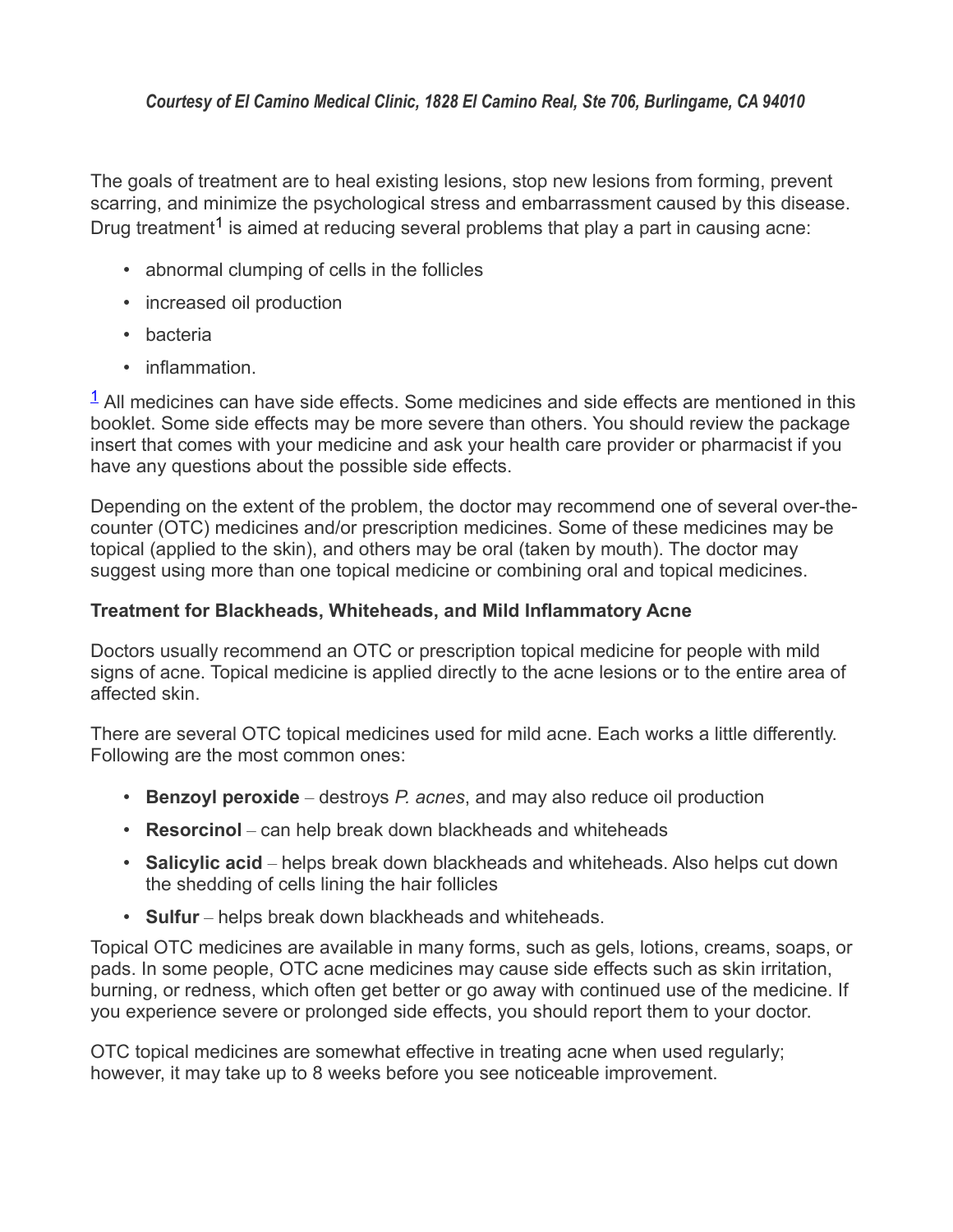### **Treatment for Moderate to Severe Inflammatory Acne**

People with moderate to severe inflammatory acne may be treated with prescription topical or oral medicines, alone or in combination.

#### *Prescription Topical Medicines*

Several types of prescription topical medicines are used to treat acne. They include:

- **Antibiotics** help stop or slow the growth of bacteria and reduce inflammation
- **Vitamin A derivatives (retinoids)** unplug existing comedones (plural of comedo), allowing other topical medicines, such as antibiotics, to enter the follicles. Some may also help decrease the formation of comedones. These drugs contain an altered form of vitamin A. Some examples are tretinoin (Retin-A<sup>[2](http://www.google.com/url?q=http%3A%2F%2Fwww.niams.nih.gov%2FHealth_Info%2FAcne%2F%232&sa=D&sntz=1&usg=AFrqEzdFgByAnwRNiG8cApOpA9vXVyfO-A)</sup>), adapalene (Differin), and tazarotene (Tazorac)
- **Others** may destroy *P. acnes* and reduce oil production or help stop or slow the growth of bacteria and reduce inflammation. Some examples are prescription strength Benzoyl peroxide, sodium sulfacetamide/sulfur-containing products, or Azelaic acid (Azelex).

Like OTC topical medicines, prescription topical medicines come as creams, lotions, solutions, gels, or pads. Your doctor will consider your skin type when prescribing a product. Creams and lotions provide moisture and tend to be good choices for people with sensitive skin. If you have very oily skin or live in a hot, humid climate, you may prefer an alcoholbased gel or solution, which tends to dry the skin. Your doctor will tell you how to apply the medicine and how often to use it.

For some people, prescription topical medicines cause minor side effects, including stinging, burning, redness, peeling, scaling, or discoloration of the skin. With some medicines, such as tretinoin, these side effects usually decrease or go away after the medicine is used for a period of time. If side effects are severe or don't go away, notify your doctor.

 $\frac{2}{3}$  $\frac{2}{3}$  $\frac{2}{3}$  Brand names included in this booklet are provided as examples only, and their inclusion does not mean that these products are endorsed by the National Institutes of Health or any other Government agency. Also, if a particular brand name is not mentioned, this does not mean or imply that the product is unsatisfactory.

As with OTC medicines, the benefits of prescription topical medicines are not immediate. Your skin may seem worse before it gets better. It may take from 4 to 8 weeks to notice improvement.

# *Prescription Oral Medicines*

For patients with moderate to severe acne, doctors often prescribe oral antibiotics. Oral antibiotics are thought to help control acne by curbing the growth of bacteria and reducing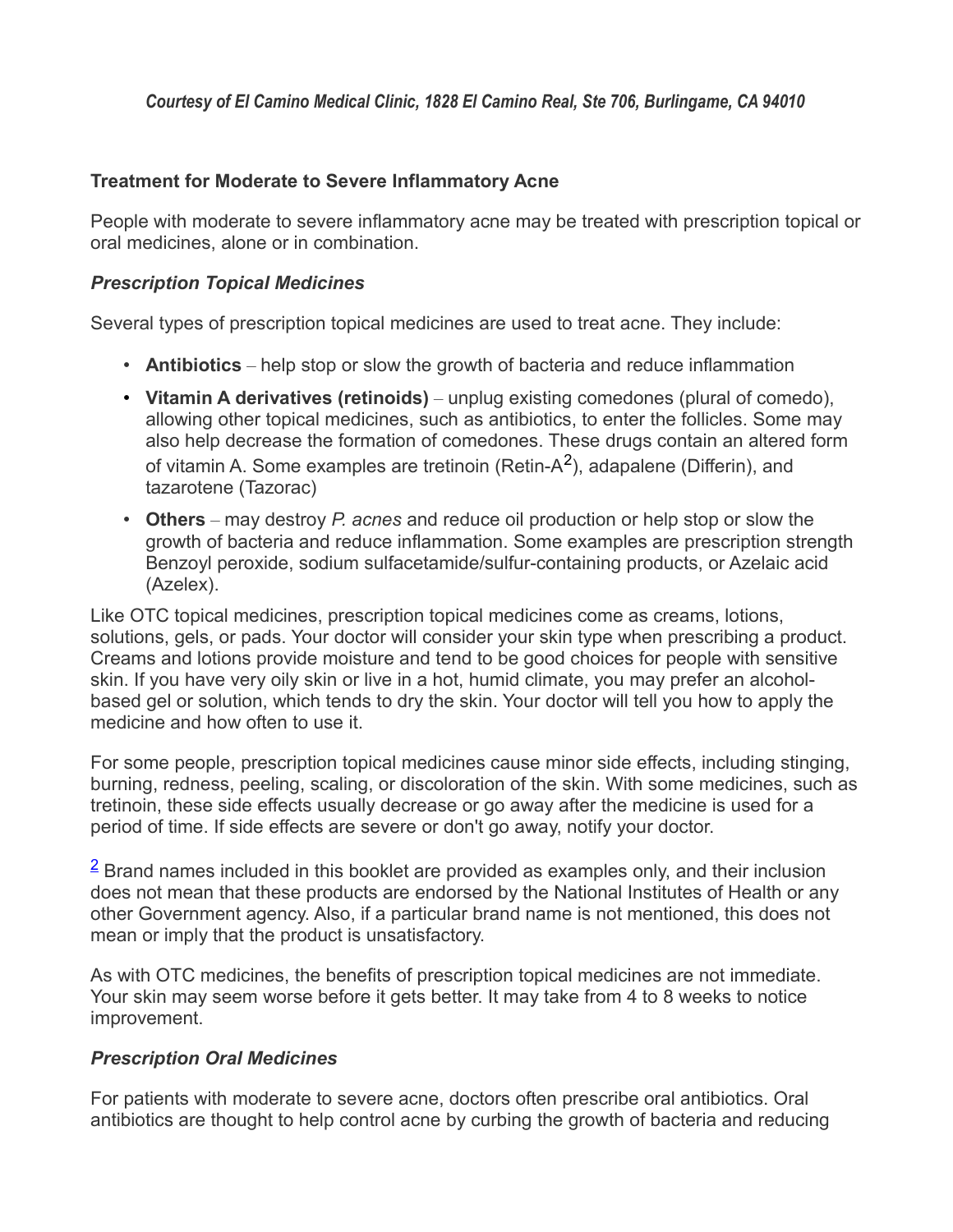inflammation. Prescription oral and topical medicines may be combined. Common antibiotics used to treat acne are tetracycline (Achromycin V), minocycline (Dynacin, Minocin), and doxycycline (Adoxa, Doryx, and Monodox).

Other oral medicines less commonly used are clindamycin (Cleocin), erythromycin, or sulfonamides (Bactrim). Some people taking these antibiotics have side effects, such as an upset stomach, dizziness or lightheadedness, changes in skin color, and increased tendency to sunburn. Because tetracyclines may affect tooth and bone formation in fetuses and young children, these drugs are not given to pregnant women or children under age 14. There is some concern, although it has not been proven, that tetracycline and minocycline may decrease the effectiveness of birth control pills. Therefore, a backup or another form of birth control may be needed. Prolonged treatment with oral antibiotics may be necessary to achieve the desired results.

#### **Treatment for Severe Nodular or Cystic Acne**

People with nodules or cysts should be treated by a dermatologist. For patients with severe inflammatory acne that does not improve with medicines such as those described above, a doctor may prescribe isotretinoin (Accutane), a retinoid (vitamin A derivative). Isotretinoin is an oral drug that is usually taken once or twice a day with food for 15 to 20 weeks. It markedly reduces the size of the oil glands so that much less oil is produced. As a result, the growth of bacteria is decreased.

#### *Advantages of Isotretinoin (Accutane)*

Isotretinoin is a very effective medicine that can help prevent scarring. After 15 to 20 weeks of treatment with isotretinoin, acne completely or almost completely goes away in most patients. In those patients where acne recurs after a course of isotretinoin, the doctor may institute another course of the same treatment or prescribe other medicines.

# *Disadvantages of Isotretinoin (Accutane)*

Isotretinoin can cause birth defects in the developing fetus of a pregnant woman. **It is important that women of childbearing age are not pregnant and do not get pregnant while taking this medicine.** Women must use two separate effective forms of birth control at the same time for 1 month before treatment begins, during the entire course of treatment, and for 1 full month after stopping the drug. You should ask your doctor when it is safe to get pregnant after you have stopped taking isotretinoin.

Some people with acne become depressed by the changes in the appearance of their skin. Changes in mood may be intensified during treatment or soon after completing a course of medicines like isotretinoin. There have been a number of reported suicides and suicide attempts in people taking isotretinoin; however, the connection between isotretinoin and suicide or depression is not known. Nevertheless, if you or someone you know feels unusually sad or has other symptoms of depression, such as loss of appetite, loss of interest in once-loved activities, or trouble concentrating, it's important to consult your doctor.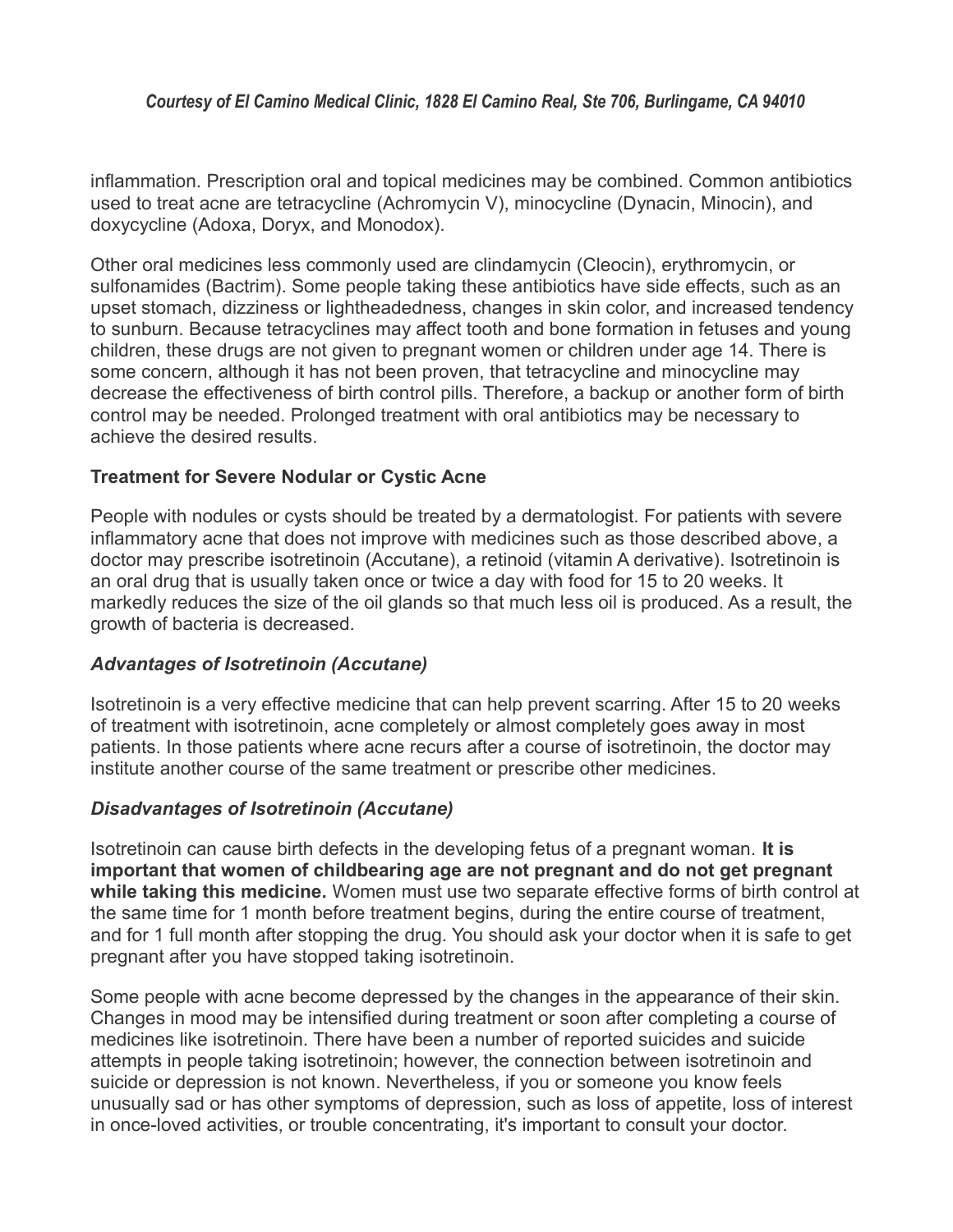Other possible side effects of isotretinoin include:

- dry eyes, mouth, lips, nose, or skin (very common)
- itching
- nosebleeds
- muscle aches
- sensitivity to the sun
- poor night vision
- changes in the blood, such as an increase in fats in the blood (triglycerides and cholesterol)
- change in liver function.

To be able to determine if isotretinoin should be stopped if side effects occur, your doctor may test your blood before you start treatment and periodically during treatment. Side effects usually go away after the medicine is stopped.

# **Treatments for Hormonally Influenced Acne in Women**

In some women, acne is caused by an excess of androgen (male) hormones. Clues that this may be the case include hirsutism (excessive growth of hair on the face or body), premenstrual acne flares, irregular menstrual cycles, and elevated blood levels of certain androgens.

The doctor may prescribe one of several drugs to treat women with this type of acne:

- **Birth control pills** to help suppress the androgen produced by the ovaries
- **Low-dose corticosteroid drugs, such as prednisone (Deltasone) or dexamethasone (Decadron, Hexadrol)** – to help suppress the androgen produced by the adrenal glands
- **Antiandrogen drugs such as spironolactone (Aldactone)** to reduce the excessive oil production.

Side effects of antiandrogen drugs may include irregular menstruation, tender breasts, headaches, and fatigue.

# **Other Treatments for Acne**

Doctors may use other types of procedures in addition to drug therapy to treat patients with acne. For example, the doctor may remove the patient's comedones during office visits. Sometimes the doctor will inject corticosteroids directly into lesions to help reduce the size and pain of inflamed cysts and nodules.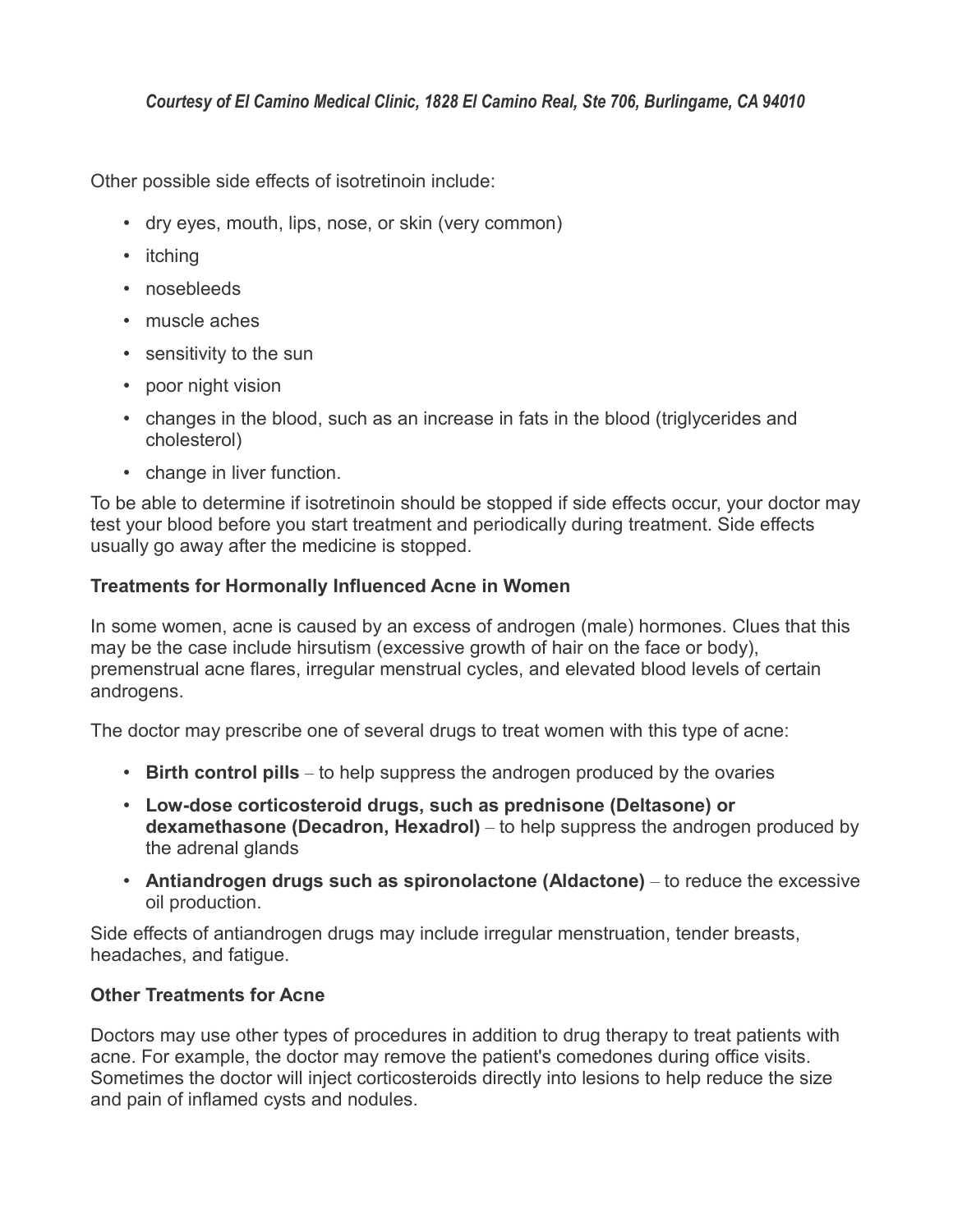Early treatment is the best way to prevent acne scars. Once scarring has occurred, the doctor may suggest a medical or surgical procedure to help reduce the scars. A superficial laser may be used to treat irregular scars. Dermabrasion (or microdermabrasion), which is a form of "sanding down" scars, is sometimes used. Another treatment option for deep scars caused by cystic acne is the transfer of fat from another part of the body to the scar. A doctor may also inject a synthetic filling material under the scar to improve its appearance.

#### **How Should People With Acne Care for Their Skin?**

# *Clean Skin Gently*

If you have acne, you should gently wash your face with a mild cleanser, once in the morning and once in the evening, as well as after heavy exercise. Wash your face from under the jaw to the hairline and be sure to thoroughly rinse your skin.

Ask your doctor or another health professional for advice on the best type of cleanser to use.

Using strong soaps or rough scrub pads is not helpful and can actually make the problem worse. Astringents are not recommended unless the skin is very oily, and then they should be used only on oily spots.

It is also important to shampoo your hair regularly. If you have oily hair, you may want to wash it every day.

#### *Avoid Frequent Handling of the Skin*

Avoid rubbing and touching skin lesions. Squeezing, pinching or picking blemishes can lead to the development of scars or dark blotches.

#### *Shave Carefully*

Men who shave and who have acne should test both electric and safety razors to see which is more comfortable. When using a safety razor, make sure the blade is sharp and soften your beard thoroughly with soap and water before applying shaving cream. Shave gently and only when necessary to reduce the risk of nicking blemishes.

#### *Avoid a Sunburn or Suntan*

Many of the medicines used to treat acne can make you more prone to sunburn. A sunburn that reddens the skin or suntan that darkens the skin may make blemishes less visible and make the skin feel drier. However, these benefits are only temporary, and there are known risks of excessive sun exposure, such as more rapid skin aging and a risk of developing skin cancer.